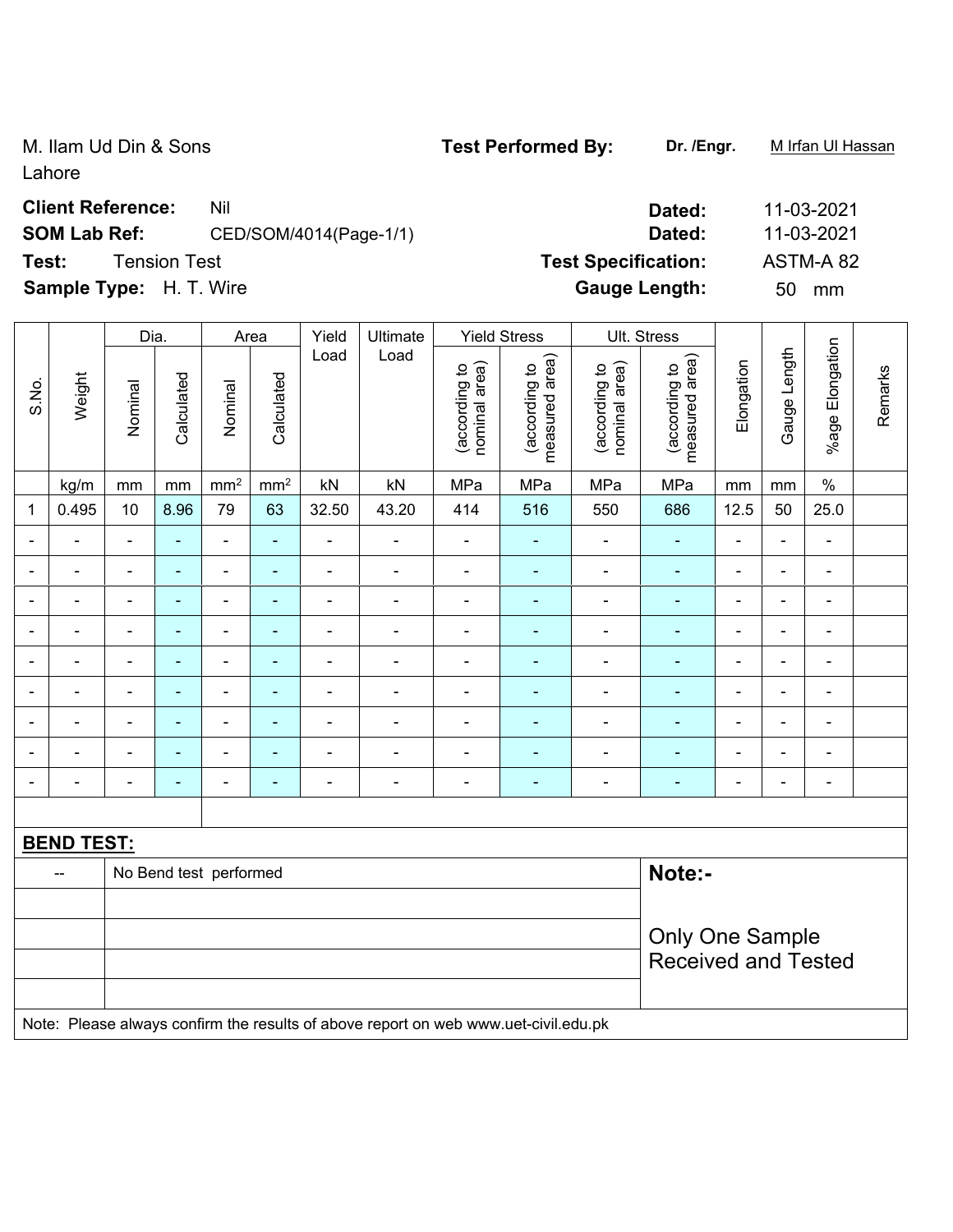Nauman

Mian Muhammad Arshad Builder **Test Performed By:** Dr. /Engr. Khurram Engineer & Contractor,(Project: Palm Avevue 2, Commercial Building, Sukh Chaya Garden, Multan Road Lahore)

| Test:<br><b>Gauge Length:</b> |                                                                        | <b>Tension Test &amp; Bend Test</b><br>inch<br>8 |                | <b>Test Specification:</b><br><b>Sample Type:</b> |                 | <b>ASTM-A-615</b><br>Deformed Bar |                                                                                     |                                |                                 |                                                       |                                 |                |                |                 |         |
|-------------------------------|------------------------------------------------------------------------|--------------------------------------------------|----------------|---------------------------------------------------|-----------------|-----------------------------------|-------------------------------------------------------------------------------------|--------------------------------|---------------------------------|-------------------------------------------------------|---------------------------------|----------------|----------------|-----------------|---------|
|                               |                                                                        | Dia.                                             |                |                                                   | Yield<br>Area   |                                   | Ultimate                                                                            | <b>Yield Stress</b>            |                                 | Ult. Stress                                           |                                 |                |                |                 |         |
| S.No.                         | Weight                                                                 | Nominal                                          | Calculated     | Nominal                                           | Calculated      | Load                              | Load                                                                                | nominal area)<br>(according to | measured area)<br>(according to | (according to<br>nominal area)                        | measured area)<br>(according to | Elongation     | Gauge Length   | %age Elongation | Remarks |
|                               | lb/ft                                                                  | $\#$                                             | in             | in <sup>2</sup>                                   | in <sup>2</sup> | Tons                              | Tons                                                                                | psi                            | psi                             | psi                                                   | psi                             | in             | in             | $\%$            |         |
| $\mathbf{1}$                  | 2.703                                                                  | 8                                                | 1.005          | 0.79                                              | 0.794           | 25.96                             | 35.39                                                                               | 72480                          | 72120                           | 98810                                                 | 98310                           | 1.50           | 8.0            | 18.8            |         |
| $\overline{2}$                | 2.696                                                                  | 8                                                | 1.004          | 0.79                                              | 0.792           | 26.01                             | 35.60                                                                               | 72630                          | 72440                           | 99380                                                 | 99130                           | 1.50           | 8.0            | 18.8            |         |
| $\mathfrak{3}$                | 1.496                                                                  | 6                                                | 0.748          | 0.44                                              | 0.440           | 14.98                             | 19.95                                                                               | 75110                          | 75110                           | 99990                                                 | 99990                           | 1.30           | 8.0            | 16.3            |         |
| $\overline{4}$                | 1.501                                                                  | 6                                                | 0.749          | 0.44                                              | 0.441           | 14.80                             | 20.03                                                                               | 74190                          | 74020                           | 100400                                                | 100170                          | 1.40           | 8.0            | 17.5            |         |
| $\blacksquare$                |                                                                        |                                                  |                |                                                   | ä,              | $\blacksquare$                    | $\blacksquare$                                                                      | -                              | $\blacksquare$                  |                                                       |                                 | $\blacksquare$ |                | $\overline{a}$  |         |
|                               |                                                                        |                                                  |                |                                                   |                 |                                   | $\blacksquare$                                                                      | ÷                              |                                 |                                                       |                                 |                |                |                 |         |
|                               |                                                                        |                                                  |                |                                                   |                 |                                   |                                                                                     |                                |                                 |                                                       |                                 |                |                |                 |         |
|                               | $\blacksquare$                                                         | $\blacksquare$                                   | $\blacksquare$ | $\blacksquare$                                    | ä,              | $\blacksquare$                    | $\qquad \qquad \blacksquare$                                                        | ÷,                             | $\blacksquare$                  | $\blacksquare$                                        | $\blacksquare$                  | ä,             | $\blacksquare$ | $\blacksquare$  |         |
|                               |                                                                        | $\blacksquare$                                   |                | ÷                                                 |                 | ÷                                 | $\blacksquare$                                                                      | $\overline{a}$                 | ÷                               |                                                       |                                 |                |                | ÷,              |         |
|                               |                                                                        |                                                  |                |                                                   |                 | $\blacksquare$                    | ÷,                                                                                  | ÷                              | $\blacksquare$                  | ÷,                                                    |                                 |                |                | $\overline{a}$  |         |
|                               | <b>BEND TEST:</b>                                                      |                                                  |                |                                                   |                 |                                   |                                                                                     |                                |                                 |                                                       |                                 |                |                |                 |         |
|                               | #8                                                                     |                                                  |                |                                                   |                 |                                   | Sample bend through 180 degrees Satisfactorily without any crack                    |                                |                                 |                                                       | Note:-                          |                |                |                 |         |
|                               | #6<br>Sample bend through 180 degrees Satisfactorily without any crack |                                                  |                |                                                   |                 |                                   |                                                                                     |                                |                                 |                                                       |                                 |                |                |                 |         |
|                               |                                                                        |                                                  |                |                                                   |                 |                                   |                                                                                     |                                |                                 | <b>Only Six Samples</b><br><b>Received and Tested</b> |                                 |                |                |                 |         |
|                               |                                                                        |                                                  |                |                                                   |                 |                                   | Note: Please always confirm the results of above report on web www.uet-civil.edu.pk |                                |                                 |                                                       |                                 |                |                |                 |         |

4012(Page-

1/1)

**Client Reference:** 00-A1 **SOM Lab Ref: Dated:** 11-03-2021 **Dated:** 11-03-2021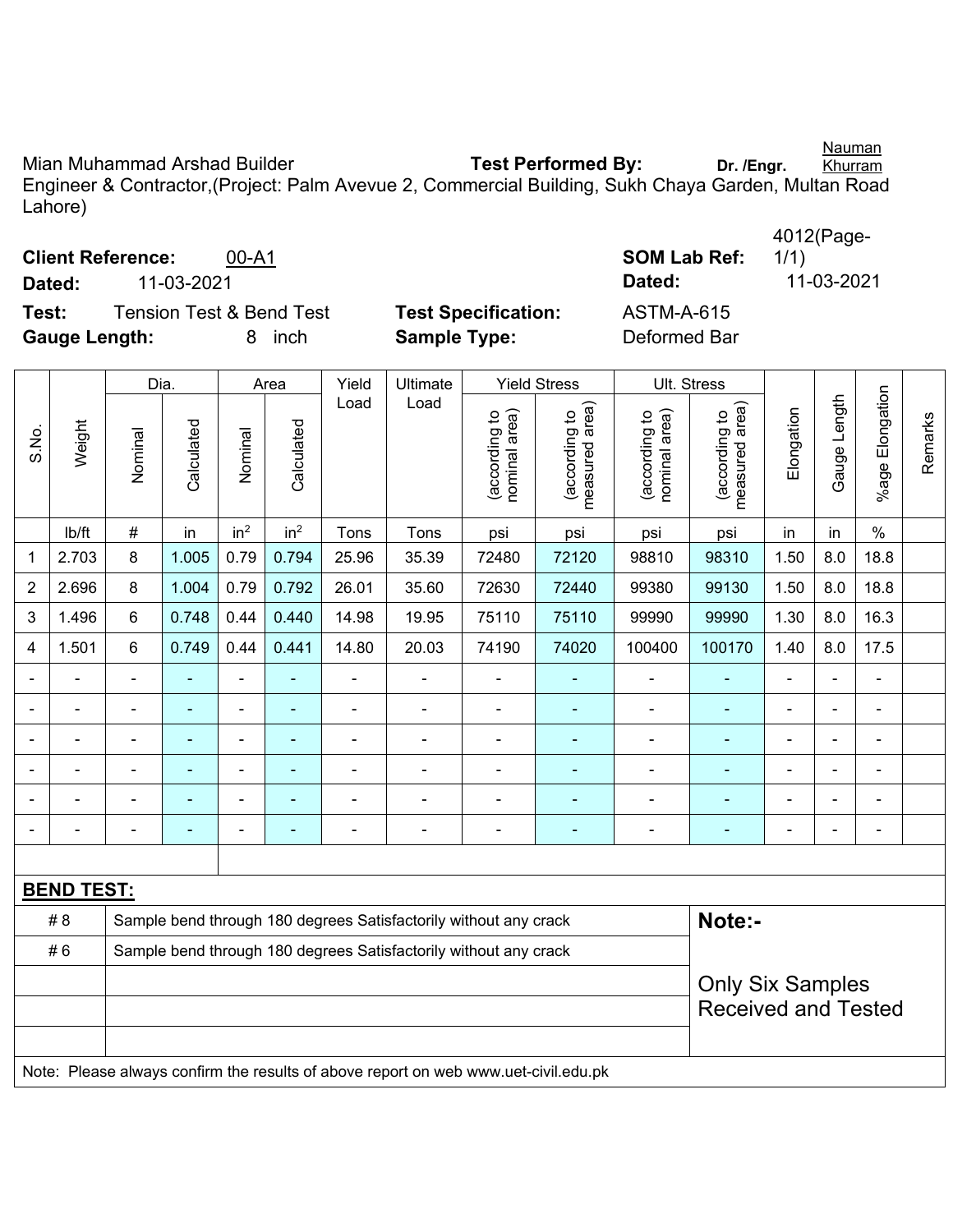Khalid Mahmood **Test Performed By:** Dr. /Engr. Khurram

Resident Engineer, NESPAK JV Turk Pak Resident Const. Supervision for Establishment of D. G. Khan (M/s ZKB)

## **Client Reference:** 4161/RE/SFMKB/DGK/242 **S**

**Dated:** 05-03-2021 **Dated:** 11-03-2021

**Test:** Tension Test & Bend Test **Test Specification:** ASTM-A-615 **Gauge Length:** 8 inch **Sample Type:** Deformed Bar(ITTEHAD STEEL)

|                    | 4013(Page- |
|--------------------|------------|
| <b>OM Lab Ref:</b> | 1/1)       |
| ated:              | 11-03-202  |

|       |                   | Dia.                                                                                         |                | Area            |                 | Yield          | Ultimate                                                                            |                                | <b>Yield Stress</b>             |                                | Ult. Stress                     |                |                |                       |                |
|-------|-------------------|----------------------------------------------------------------------------------------------|----------------|-----------------|-----------------|----------------|-------------------------------------------------------------------------------------|--------------------------------|---------------------------------|--------------------------------|---------------------------------|----------------|----------------|-----------------------|----------------|
| S.No. | Weight            | Nominal                                                                                      | Calculated     | Nominal         | Calculated      | Load           | Load                                                                                | nominal area)<br>(according to | (according to<br>measured area) | nominal area)<br>(according to | measured area)<br>(according to | Elongation     | Gauge Length   | Elongation<br>$%$ age | <b>Remarks</b> |
|       | lb/ft             | $\#$                                                                                         | in             | in <sup>2</sup> | in <sup>2</sup> | Tons           | Tons                                                                                | psi                            | psi                             | psi                            | psi                             | in             | in             | $\%$                  |                |
| 1     | 2.632             | 8                                                                                            | 0.992          | 0.79            | 0.773           | 22.24          | 33.81                                                                               | 62100                          | 63460                           | 94400                          | 96470                           | 1.50           | 8.0            | 18.8                  |                |
| 2     | 2.646             | 8                                                                                            | 0.995          | 0.79            | 0.778           | 22.07          | 33.54                                                                               | 61610                          | 62560                           | 93630                          | 95070                           | 1.40           | 8.0            | 17.5                  |                |
| 3     | 1.490             | 6                                                                                            | 0.747          | 0.44            | 0.438           | 13.32          | 19.90                                                                               | 66780                          | 67090                           | 99740                          | 100190                          | 1.50           | 8.0            | 18.8                  |                |
| 4     | 1.492             | 6                                                                                            | 0.747          | 0.44            | 0.438           | 13.27          | 19.85                                                                               | 66530                          | 66830                           | 99480                          | 99940                           | 1.50           | 8.0            | 18.8                  |                |
| 5     | 0.666             | 4                                                                                            | 0.500          | 0.20            | 0.196           | 6.14           | 8.77                                                                                | 67670                          | 69050                           | 96670                          | 98650                           | 1.30           | 8.0            | 16.3                  |                |
| 6     | 0.670             | 4                                                                                            | 0.501          | 0.20            | 0.197           | 6.17           | 8.79                                                                                | 68010                          | 69050                           | 96900                          | 98370                           | 1.30           | 8.0            | 16.3                  |                |
|       |                   | $\overline{\phantom{a}}$                                                                     | $\blacksquare$ | $\blacksquare$  | Е               | $\blacksquare$ | $\blacksquare$                                                                      |                                |                                 |                                | ÷,                              | $\blacksquare$ | $\blacksquare$ |                       |                |
|       |                   | ٠                                                                                            | $\blacksquare$ | ۰               | ٠               | $\blacksquare$ | $\blacksquare$                                                                      | $\blacksquare$                 | $\blacksquare$                  | $\overline{a}$                 | ÷,                              | $\blacksquare$ |                |                       |                |
|       |                   |                                                                                              | $\blacksquare$ | $\blacksquare$  |                 |                |                                                                                     | $\blacksquare$                 |                                 |                                | $\blacksquare$                  | $\blacksquare$ |                |                       |                |
|       |                   |                                                                                              |                |                 |                 |                |                                                                                     |                                |                                 |                                |                                 |                |                |                       |                |
|       |                   |                                                                                              |                |                 |                 |                |                                                                                     |                                |                                 |                                |                                 |                |                |                       |                |
|       | <b>BEND TEST:</b> |                                                                                              |                |                 |                 |                |                                                                                     |                                |                                 |                                |                                 |                |                |                       |                |
|       | #8                |                                                                                              |                |                 |                 |                | Sample bend through 180 degrees Satisfactorily without any crack                    |                                |                                 |                                | Note:-                          |                |                |                       |                |
|       | #6                | Sample bend through 180 degrees Satisfactorily without any crack                             |                |                 |                 |                |                                                                                     |                                |                                 |                                |                                 |                |                |                       |                |
|       | #4                | Sample bend through 180 degrees Satisfactorily without any crack<br><b>Only Nine Samples</b> |                |                 |                 |                |                                                                                     |                                |                                 |                                |                                 |                |                |                       |                |
|       |                   | <b>Received and Tested</b>                                                                   |                |                 |                 |                |                                                                                     |                                |                                 |                                |                                 |                |                |                       |                |
|       |                   |                                                                                              |                |                 |                 |                |                                                                                     |                                |                                 |                                |                                 |                |                |                       |                |
|       |                   |                                                                                              |                |                 |                 |                | Note: Please always confirm the results of above report on web www.uet-civil.edu.pk |                                |                                 |                                |                                 |                |                |                       |                |

Nauman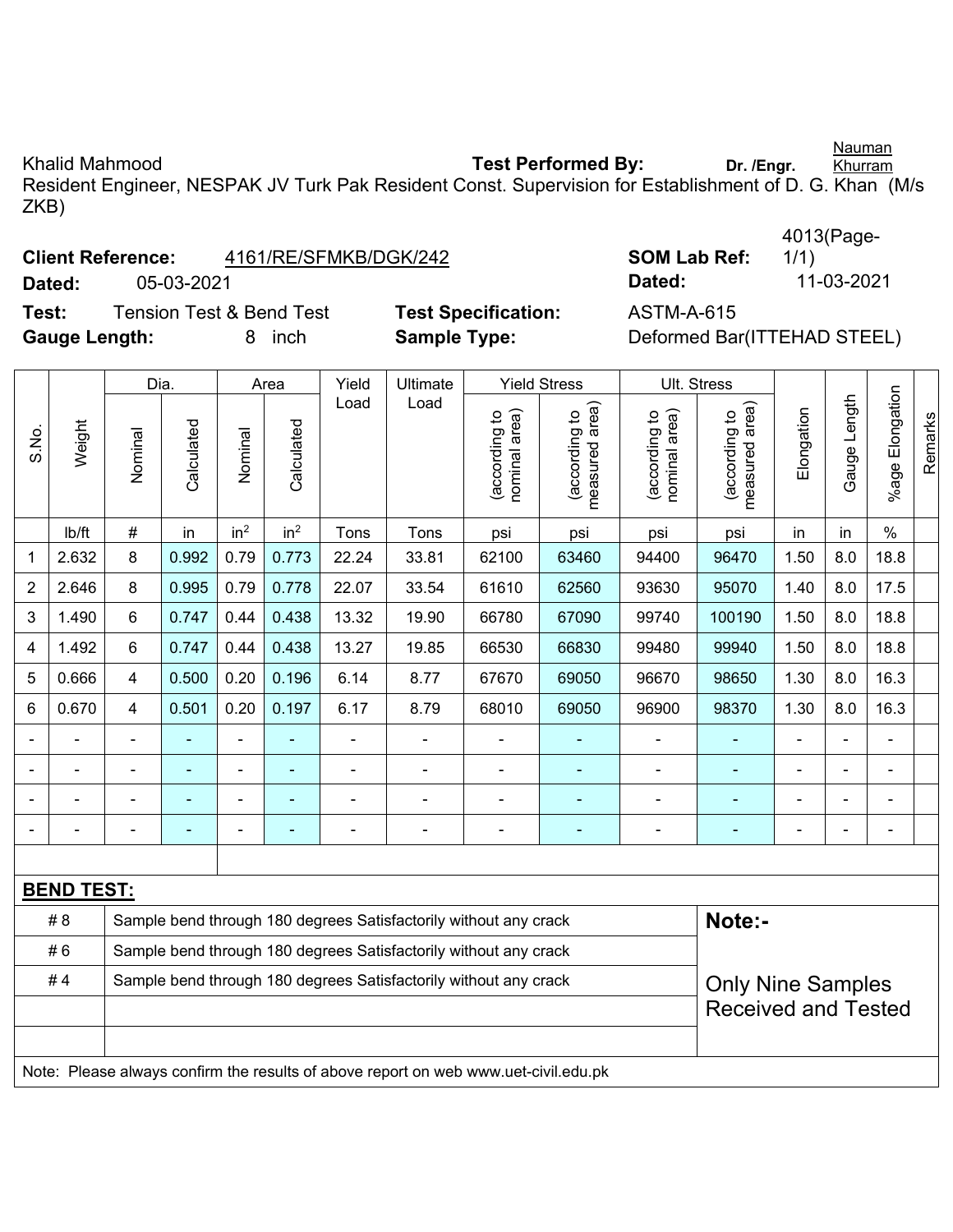Brigadier Muhammad Akhtar Project Director, New Metro City, Kharian Sarai Alamgir

**Client Reference:** PD/NMC/20/045 **Dated:** 11-03-2021 **Dated:** 11-03-2021 **Test:** Tension Test & Bend Test **Test Specification:** ASTM-A-615 **Gauge Length:** 8 inch **Sample Type:** Deformed Bar (City UAE Steel)

|                |        | Dia.                     |                          | Area            |                 | Yield          | Ultimate       |                               | <b>Yield Stress</b>             |                                | Ult. Stress                        |                |                          |                          |         |
|----------------|--------|--------------------------|--------------------------|-----------------|-----------------|----------------|----------------|-------------------------------|---------------------------------|--------------------------------|------------------------------------|----------------|--------------------------|--------------------------|---------|
| S.No.          | Weight | Nominal                  | Calculated               | Nominal         | Calculated      | Load           | Load           | nominal area)<br>decording to | measured area)<br>(according to | nominal area)<br>(according to | area)<br>(according to<br>measured | Elongation     | Length<br>Gauge          | Elongation<br>$%$ age    | Remarks |
|                | lb/ft  | $\#$                     | in                       | in <sup>2</sup> | in <sup>2</sup> | Tons           | Tons           | psi                           | psi                             | psi                            | psi                                | in             | in                       | $\%$                     |         |
| 1              | 1.010  | 5                        | 0.615                    | 0.31            | 0.297           | 11.93          | 15.11          | 84850                         | 88570                           | 107480                         | 112180                             | 1.10           | 8.0                      | 13.8                     |         |
| $\overline{2}$ | 0.644  | $\overline{4}$           | 0.491                    | 0.20            | 0.189           | 5.22           | 7.71           | 57560                         | 60910                           | 84980                          | 89930                              | 1.40           | 8.0                      | 17.5                     |         |
| $\blacksquare$ |        | $\blacksquare$           |                          |                 |                 | $\blacksquare$ | $\blacksquare$ | $\blacksquare$                |                                 |                                |                                    | $\blacksquare$ | $\equiv$                 | $\blacksquare$           |         |
|                |        |                          |                          |                 |                 |                |                |                               |                                 | -                              |                                    |                |                          |                          |         |
| $\blacksquare$ |        | $\blacksquare$           | $\blacksquare$           | $\blacksquare$  | $\blacksquare$  | $\blacksquare$ | $\blacksquare$ | $\blacksquare$                | $\blacksquare$                  | -                              |                                    | $\blacksquare$ | $\blacksquare$           | $\blacksquare$           |         |
|                |        | $\overline{\phantom{0}}$ | $\overline{\phantom{0}}$ |                 |                 | $\blacksquare$ | $\blacksquare$ | $\blacksquare$                |                                 | $\blacksquare$                 |                                    | $\blacksquare$ | $\equiv$                 | $\blacksquare$           |         |
| -              |        | -                        |                          |                 |                 | $\blacksquare$ | $\blacksquare$ | $\blacksquare$                |                                 | -                              |                                    | $\blacksquare$ |                          | $\overline{\phantom{0}}$ |         |
| $\blacksquare$ |        | $\blacksquare$           | $\blacksquare$           | -               |                 | $\blacksquare$ | $\blacksquare$ | $\blacksquare$                |                                 | $\blacksquare$                 |                                    | $\blacksquare$ |                          | $\blacksquare$           |         |
| $\blacksquare$ |        |                          |                          |                 |                 |                |                |                               |                                 | -                              |                                    |                |                          |                          |         |
|                |        | -                        | $\overline{\phantom{a}}$ | ٠               | $\blacksquare$  | -              | -              | $\overline{\phantom{0}}$      | $\overline{\phantom{0}}$        | -                              | $\overline{\phantom{0}}$           | $\overline{a}$ | $\overline{\phantom{0}}$ | $\overline{a}$           |         |
|                |        |                          |                          |                 |                 |                |                |                               |                                 |                                |                                    |                |                          |                          |         |

| <b>BEND TEST:</b> |                                                                                     |                          |  |  |  |  |  |  |  |  |  |  |
|-------------------|-------------------------------------------------------------------------------------|--------------------------|--|--|--|--|--|--|--|--|--|--|
| # 5               | Sample bend through 180 degrees Satisfactorily without any crack                    | Note:-                   |  |  |  |  |  |  |  |  |  |  |
| #4                | Sample bend through 180 degrees Satisfactorily without any crack                    |                          |  |  |  |  |  |  |  |  |  |  |
|                   |                                                                                     | <b>Only Four Samples</b> |  |  |  |  |  |  |  |  |  |  |
|                   | <b>Received and Tested</b>                                                          |                          |  |  |  |  |  |  |  |  |  |  |
|                   |                                                                                     |                          |  |  |  |  |  |  |  |  |  |  |
|                   | Note: Please always confirm the results of above report on web www.uet-civil.edu.pk |                          |  |  |  |  |  |  |  |  |  |  |

| 4015(Page- |
|------------|
| 1/1)       |
| 11-03-2021 |
|            |

Test Performed By: Dr. /Engr. **S. Asad Ali Gillani**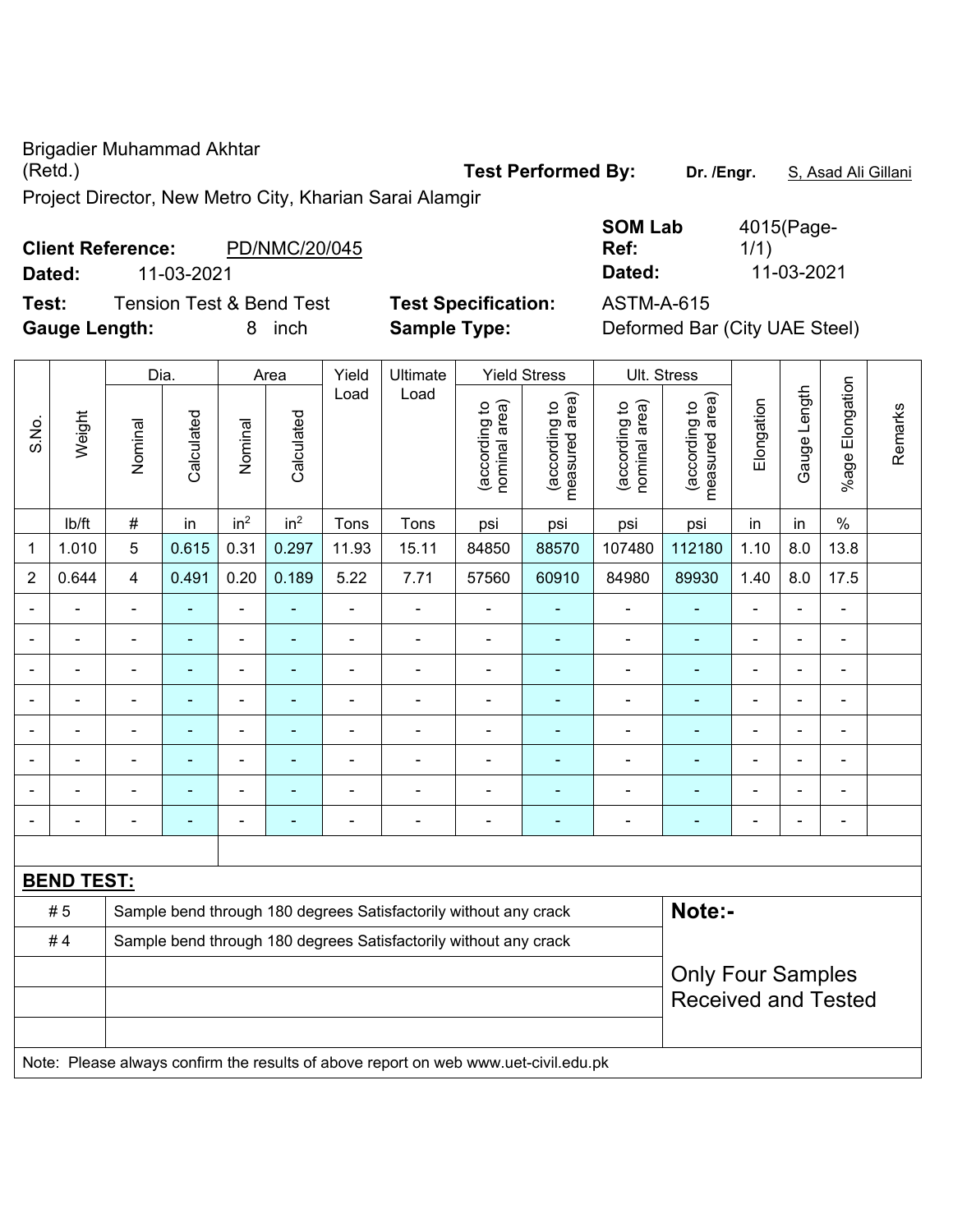Vision Engineering Services, New Kot Juspat Shahdara Town Lahore

**Client Reference No.: Nil Client Reference No.: Nil** 

**SOM Lab Ref**: CED/SOM/4017 (Page 1/1) Dated: 11-03-2021

**Test Type:** Tensile Test

**Sample Type:** Nut - Bolts (20x80mm)

Test Specification: ASTM – F-606

**Tensile Test Results** 

| <b>Sample</b><br>No. | <b>Sample Type</b>                              | <b>Tested</b><br><b>Diameter of</b><br>Bolt (mm) | <b>Ultimate</b><br>Load<br>(KN) | <b>Ultimate</b><br><b>Tensile</b><br><b>Stress (MPa)</b> | % Elongation                          |
|----------------------|-------------------------------------------------|--------------------------------------------------|---------------------------------|----------------------------------------------------------|---------------------------------------|
| 1                    | $HS - Bolt$<br>HТ<br>$(20 \times 80 \text{mm})$ | 14.0                                             | 112.2                           | 728.86                                                   | <b>Thread Frailer at</b><br>This Load |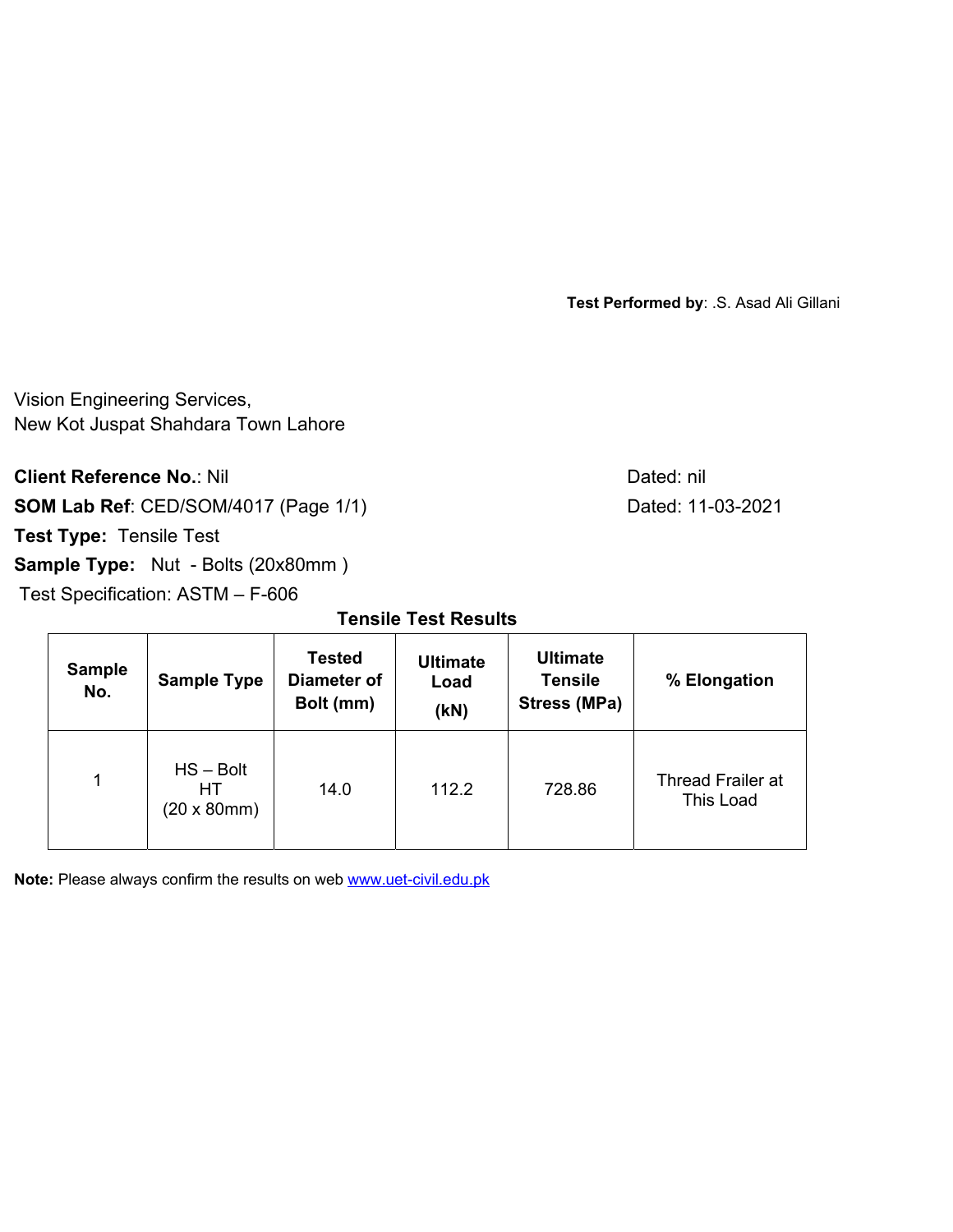Vision Engineering Services, New Kot Juspat Shahdara Town Lahore

**Client Reference No.: Nil Client Reference No.: Nil** 

**SOM Lab Ref**: CED/SOM/4017 (Page 1/1) Dated: 11-03-2021

**Test Type:** Tensile Test

**Sample Type:** Nut - Bolts (20x80mm)

Test Specification: ASTM – F-606

**Tensile Test Results** 

| <b>Sample</b><br>No. | <b>Sample Type</b>                              | <b>Tested</b><br>Diameter of<br>Bolt (mm) | <b>Ultimate</b><br>Load<br>(KN) | <b>Ultimate</b><br><b>Tensile</b><br><b>Stress (MPa)</b> | % Elongation |  |
|----------------------|-------------------------------------------------|-------------------------------------------|---------------------------------|----------------------------------------------------------|--------------|--|
| 1                    | $HS - Bolt$<br>HТ<br>$(20 \times 80 \text{mm})$ | 13.8                                      | 115.2                           | 770.0                                                    | 20.0         |  |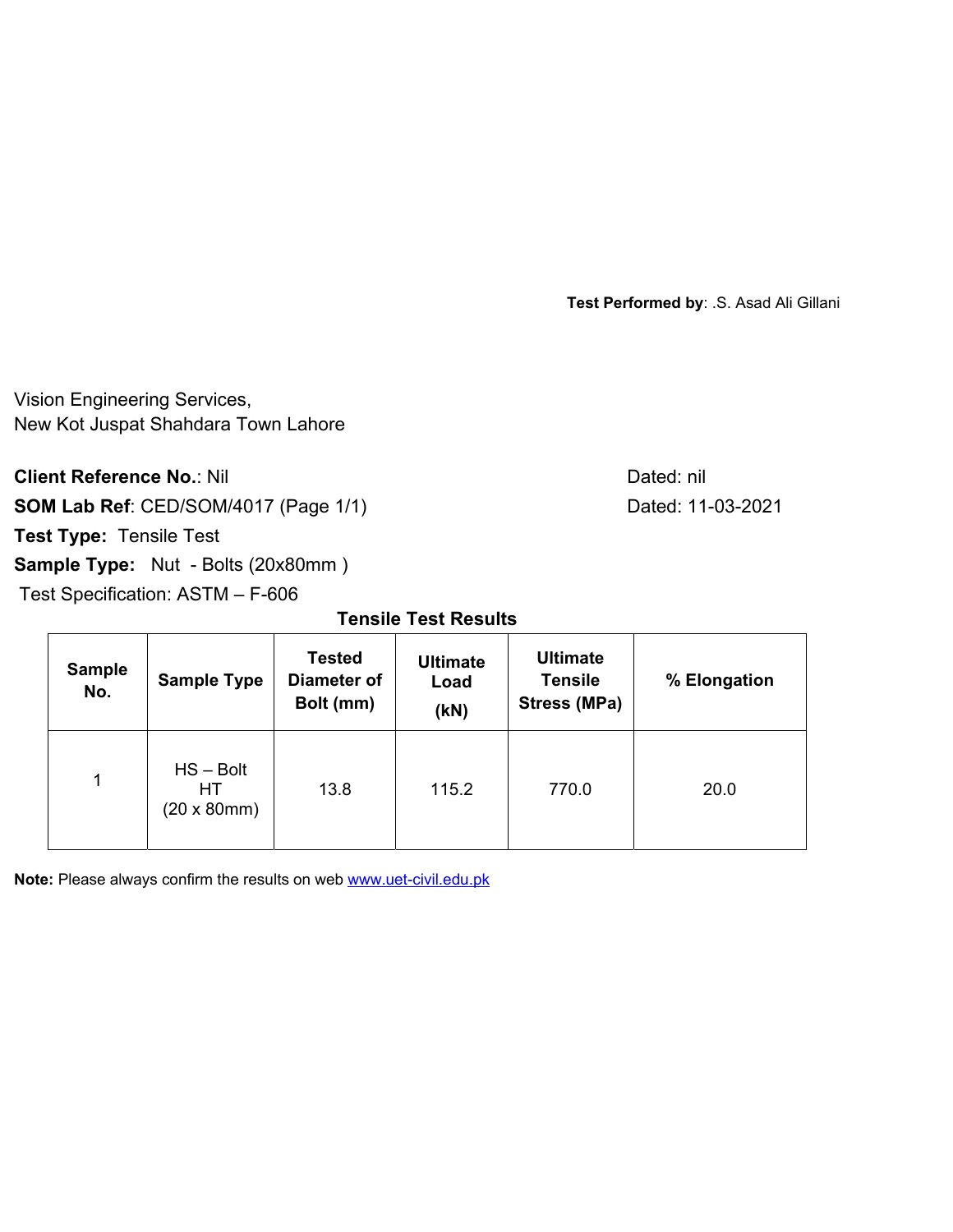Vision Engineering Services, New Kot Juspat Shahdara Town Lahore

**Client Reference No.: Nil Client Reference No.: Nil** 

**SOM Lab Ref**: CED/SOM/4017 (Page 1/1) Dated: 11-03-2021

**Test Type:** Tensile Test

**Sample Type:** Nut - Bolts (20x80mm)

Test Specification: ASTM – F-606

**Tensile Test Results** 

| <b>Sample</b><br>No. | <b>Sample Type</b>                                         | <b>Tested</b><br>Diameter of<br>Bolt (mm) | <b>Ultimate</b><br>Load<br>(KN) | <b>Ultimate</b><br><b>Tensile</b><br><b>Stress (MPa)</b> | % Elongation |  |
|----------------------|------------------------------------------------------------|-------------------------------------------|---------------------------------|----------------------------------------------------------|--------------|--|
| 1                    | $HS - Bolt(2)$<br><b>HTL</b><br>$(20 \times 80 \text{mm})$ | 13.8                                      | 113.0                           | 755.49                                                   | 20.0         |  |